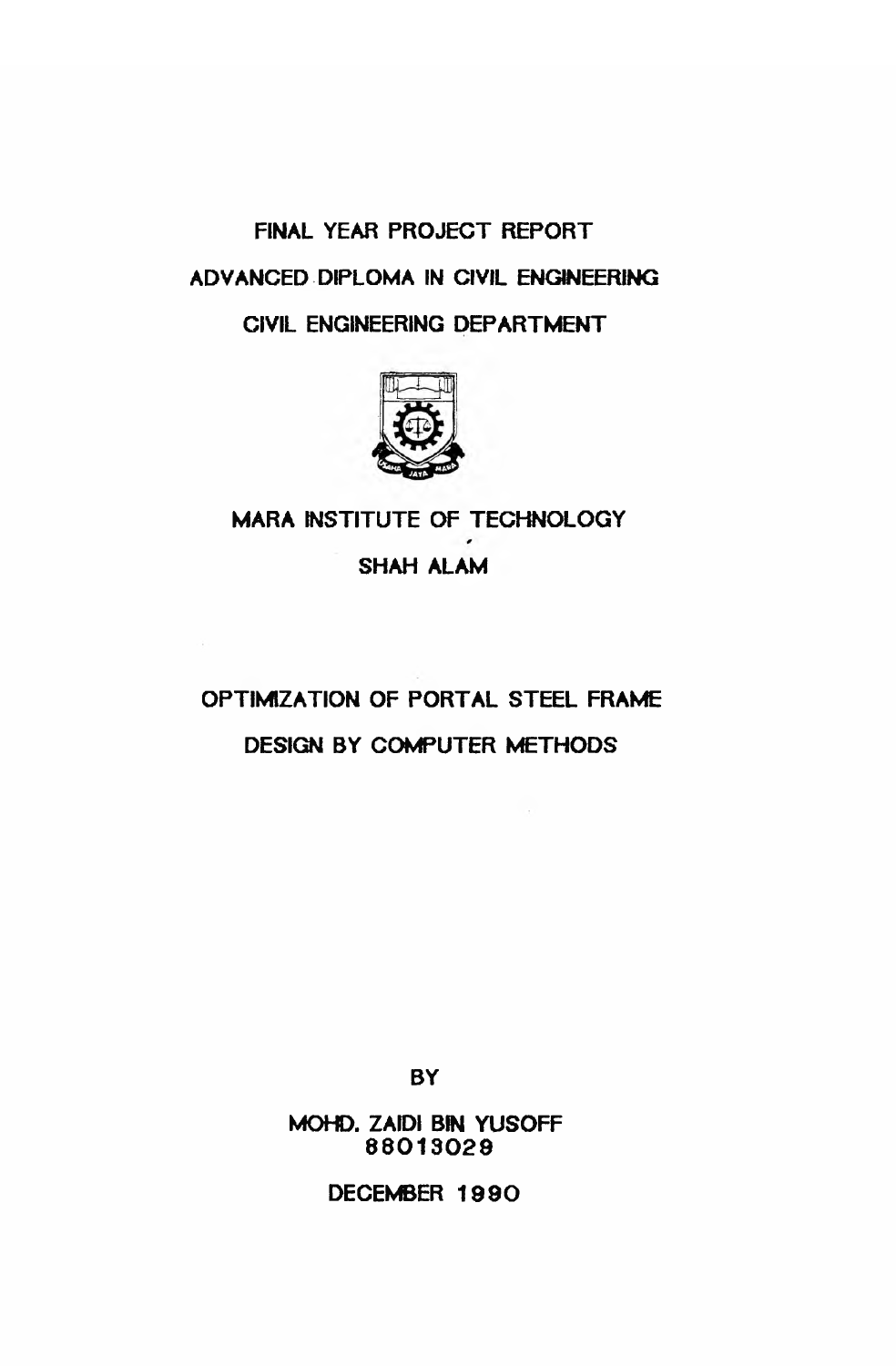#### **ABTRACT**

This paper describes the structural design and computational technique adopted in a computer program written for the minimum weight design of a pitched roof portal with haunches (knee braced).

Minimum weight in this case-has-been obtained by varying the lenght and section of knee brace at a fixed angle, decided on the basis of previous research by, Davies (1) and considering moments produced thereby in the beams and columns.

Program listings and flow charts are included to illustrate each step in the computational sequence. The program is developed in FORTRAN and graphic output is also used to enhance the clarity of the results. The graphic capability depends on the computer used and commands available. This graphic output cannot be run with FORTRAN language and therefore has to be adopted to read by QUICK BASIC language. **Contract**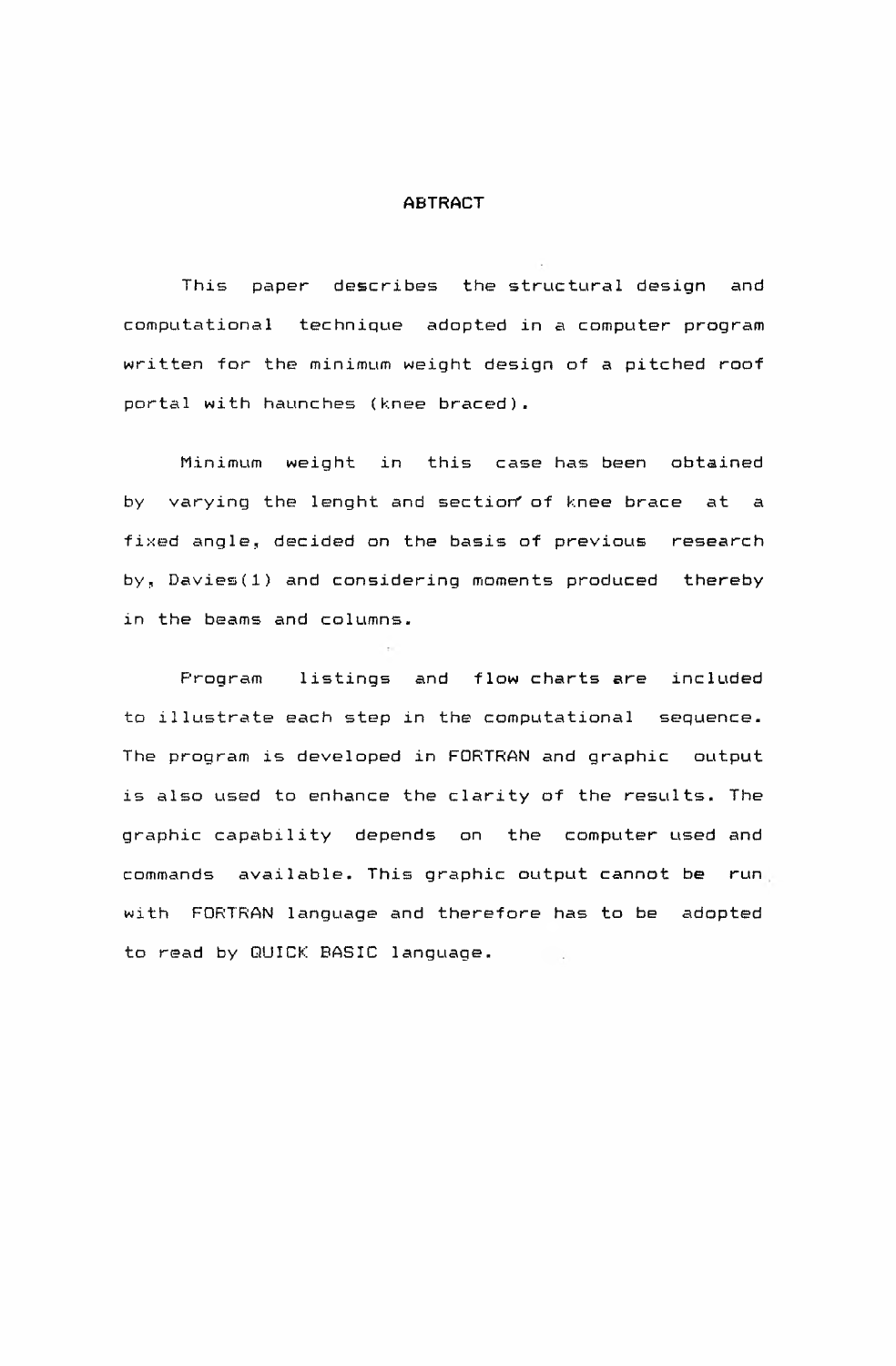#### SYNOPSIS

A computer program in Quik Basic language has been developed for the optimization of steel portal frame design in accordance with the new code of practice  $-$ British Standard BS 5950 : Part 1 : 1985 using  $IBM - Pc$ system. The program of steel frame design is also done in Fortran 77 language using mini computer at I.T.M, Shah  $A$ lam.

The report includes both manual calculations and use of computer program for verification. Together with these, a user's guide on how to use the program has also been included.

 $\sim$ 

The program could be further modified to include steel Grade 50 and Grade 55 by altering certain statements in the design program.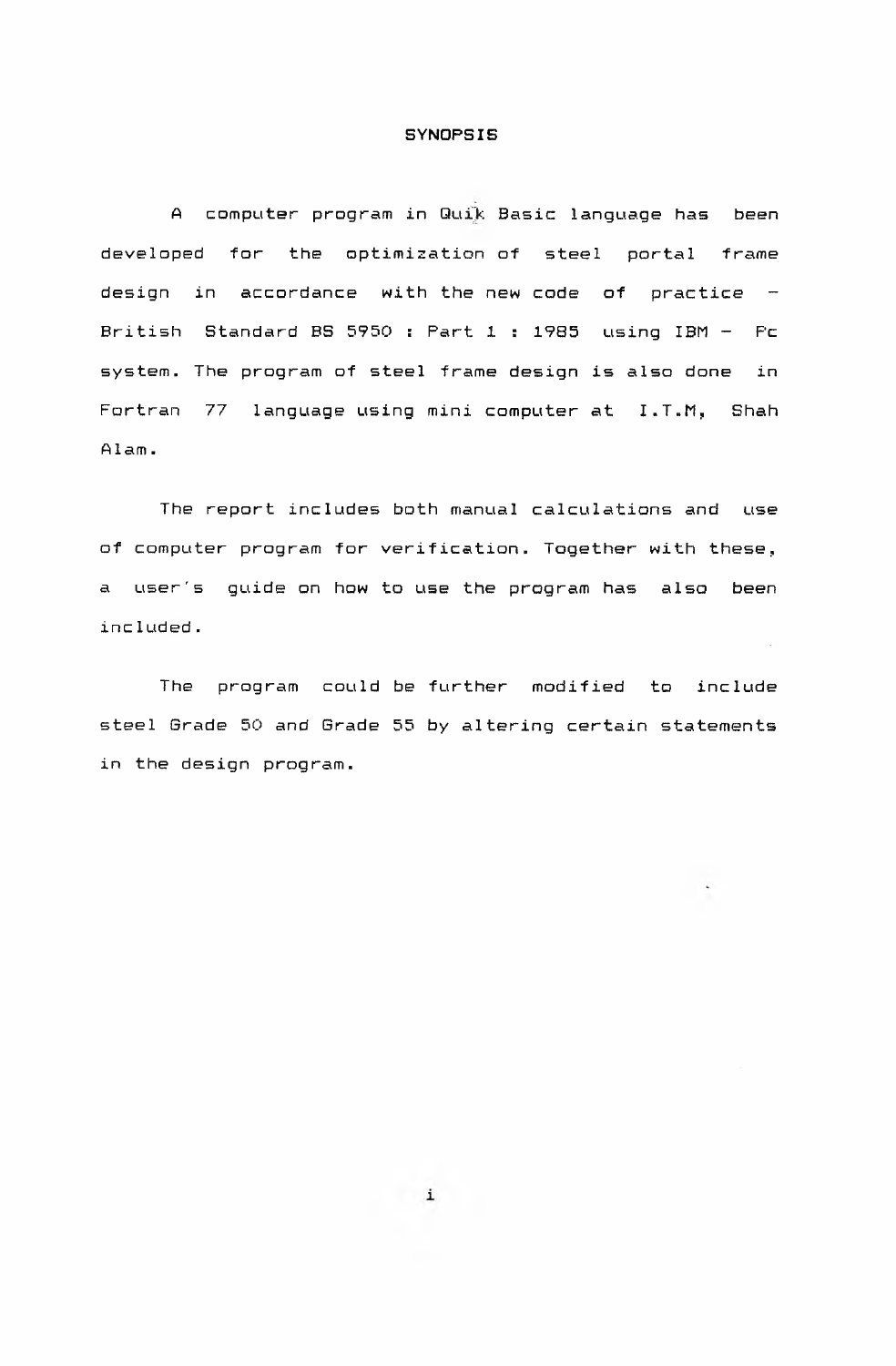### TABLE OF CONTENTS

|                        |     |     |                                | <b>FAGE</b> |
|------------------------|-----|-----|--------------------------------|-------------|
| <b>SYNOPSIS</b>        |     |     |                                | i           |
| <b>ACKNOWLEDGEMENT</b> |     |     |                                | ii          |
| TABLE OF CONTENTS      |     |     |                                |             |
| <b>ABSTRACT</b>        |     |     |                                | $\vee$      |
| CHAPTER 1              |     |     |                                |             |
|                        | 1.0 |     | Introduction                   | 1           |
|                        |     | 1.1 | Economic design                | $\mathbf 1$ |
|                        |     | 1.2 | General objective<br>.         | 3           |
|                        |     | 1.3 | Scope                          | 4           |
| CHAPTER 2              |     |     |                                |             |
|                        | 2.0 |     | Portal frames                  | 6           |
|                        |     | 2.1 | Pitched roof portal frame      | 6           |
|                        |     | 2.2 | Design aspect                  | 9           |
|                        |     | 2.3 | Stability                      | 10          |
|                        |     | 2.4 | Advantages                     | 11          |
|                        |     | 2.5 | Loading and bending moment     |             |
|                        |     |     | diagram                        | 12          |
|                        |     |     | 2.5.1 Graphical method         | 12          |
|                        |     |     | Semi graphical method<br>2.5.2 | 22          |
|                        |     | 2.6 | Factors affecting choice       |             |
|                        |     |     | of haunch                      | 24          |